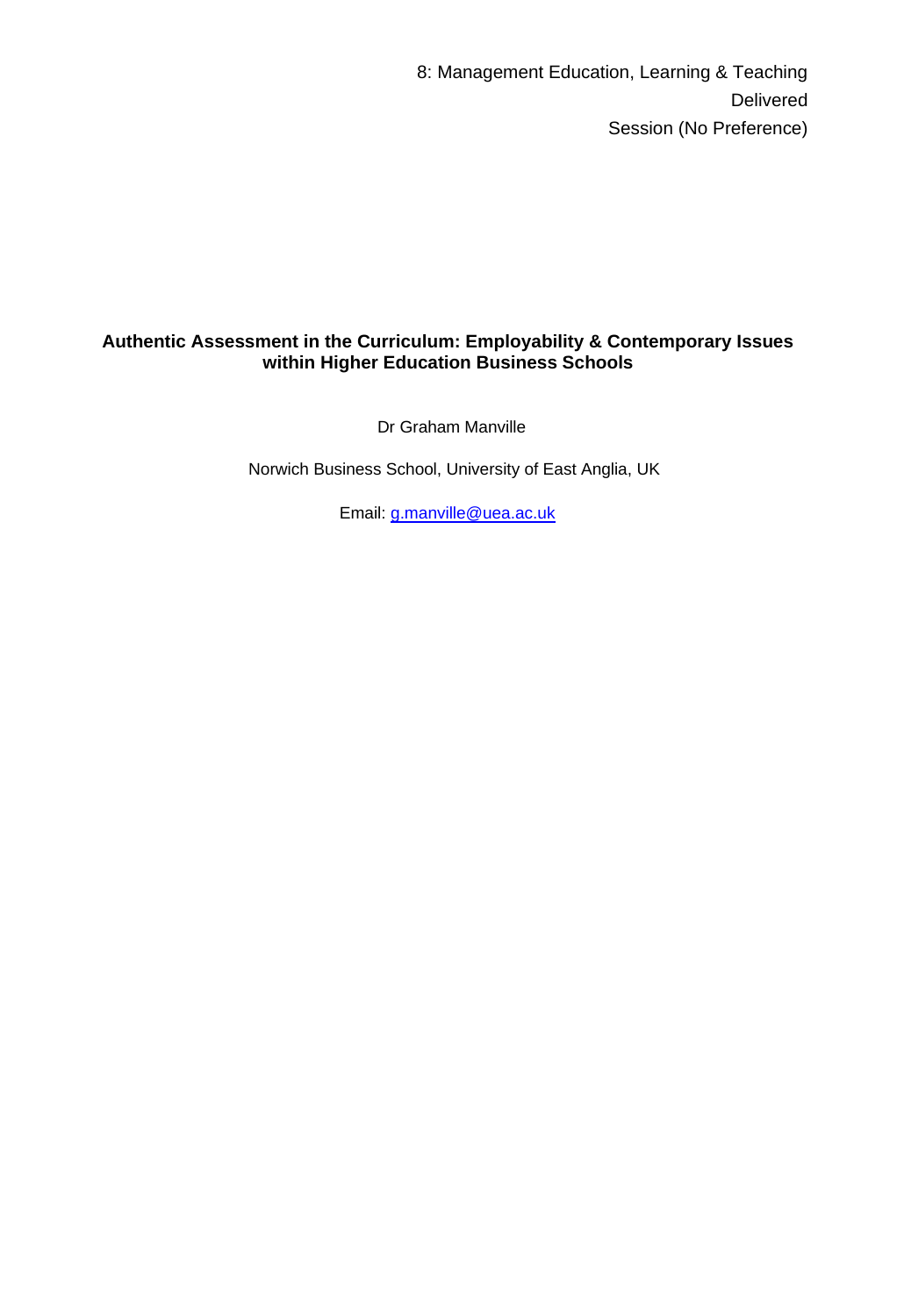## **Authentic Assessment in the Curriculum: Employability & Contemporary Issues within Higher Education Business Schools**

## **ABSTRACT**

Employability is a key component within the curriculum of UK Higher Education Institutions (HEIs) with the recently introduced Teaching Excellence Framework (TEF) reforms focusing on employability as well as government benchmarking with an emphasis on graduate salary outcomes and value for money. This can potentially have major implications for university business schools as they will face competitive challenges from peer universities and by employers recruiting school and college leavers. Greater use of authentic assessment using reports, business plans, etc. could address the issue. This study will conduct a literature review of authentic assessment in the context of a millennial workforce and employers that are moving away from degree classification as their primary graduate recruitment filtering criterion.

**Keywords:** Employability, Authentic Assessment, Higher Education, Learning & Teaching,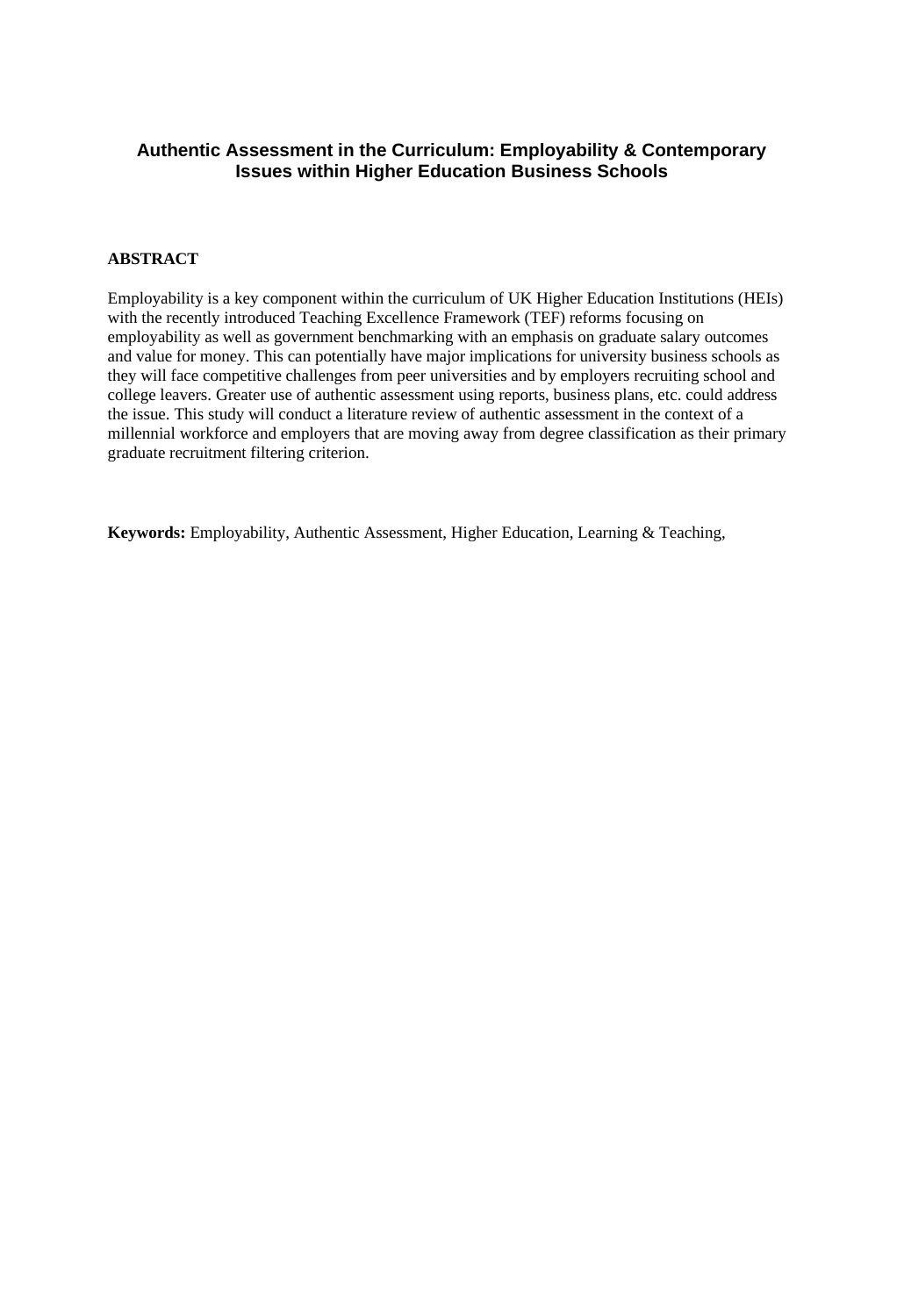## **INTRODUCTION**

Employability is now recognised as an important constituent part of good teaching rather than a peripheral activity provided by Careers departments within HEIs. The 2016 UK government higher education white paper posits that students have two major decisions to make when considering higher education study. The first relates to what course they choose to study and the second is the choice of institution for their studies. Such choices can greatly influence future career success and perceived value for money from the course fees incurred in the students' study (Higher Education White Paper, 2016). The white paper concluded with the recommendation of the implementation of the Teaching Evaluation Framework (TEF) in 2017 which awards HEIs a bronze, silver or gold rating.

### **LITERATURE REVIEW**

Employability according to UK research can be defined as "the potential a graduate has for obtaining, and succeeding in, graduate level positions" (Yorke and Knight, 2004, p4). Some academics such as Dacre-Pool and Sewell (2007) believe it encompasses the acquisition of a set of technical and non-technical skills plus embedded career management and work integrated learning. Hinchliffe and Jolly (2011) build on earlier studies by proposing four strands of graduate identity, namely Values, which incorporates personal ethics, trust, social values and organisational values; Intellect, related to the ability to think critically, to reflect and to possess intellectual curiosity; Performance, related to the ability to learn quickly, their written and verbal communication, to recognise and to deliver results. Finally, Engagement meaning having a wider perspective, a fully rounded person rather than a bookish graduate and possessing a can-do attitude. Australian research into employability has developed an alternative concept of Graduate Attributes which is explained in further detail in the next section.

## **Graduate Attributes & Work Based Learning**

Graduate Attribute theory has been developed and extended by Australian academics such as Barrie (2007) and Jackson (2015) evolving into a framework encompassing competencies favoured by employers. The graduate attribute approach to employability has been replicated by many universities in the UK across the full spectrum of higher education. A study by Cranmer (2006, p182) found "that structured work experience and employer involvement in degree course design, delivery and assessment was found to have positive effects on graduates' outcomes, in their ability to find graduate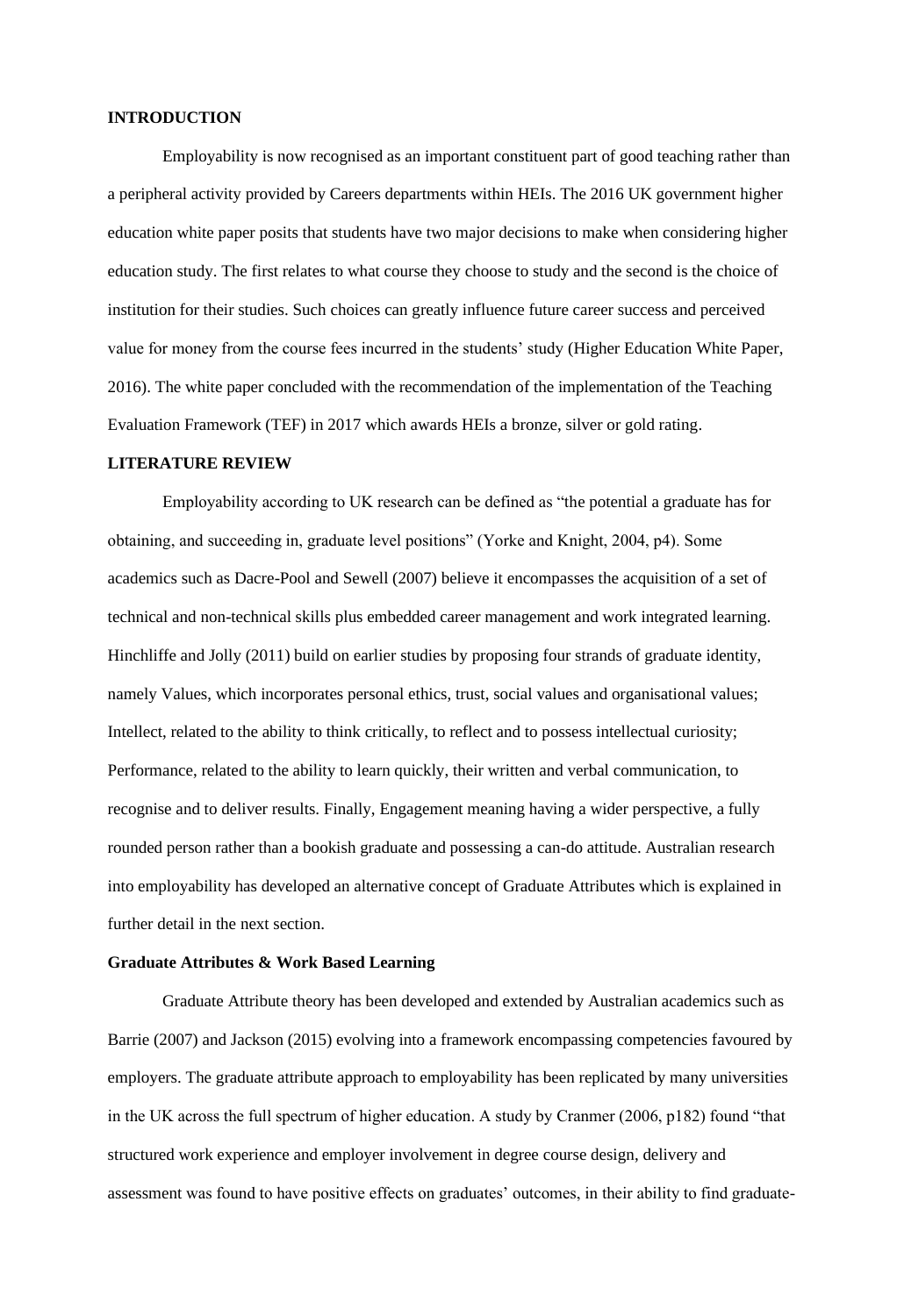level jobs within six months of graduation".

## **Assessment in the Curriculum.**

There are two categories of assessment within the curriculum. The first is known as formative assessment and this involves either informal or practice assessment that does not contribute to module or course mark. The second is summative assessment, which does contribute to the final mark, measures or certifies learning at the end of an assessment event (Earl, 2003). There is a grey area between the two forms of assessment as "in course" assessment serves a dual role of providing feed forward and yet contributing towards the overall mark (Yorke, 2003). Informal formative assessment such as students receiving support from their tutor in developing their assessment after submitting a draft can lead to student overconfidence and it becomes harder to determine whether the student has developed sufficiently to deal with similar work without the support of the academic (Yorke, 2003). The two types of assessment are not mutually exclusive, and curricula will usually be a blend of both formative and summative assessment.

Authentic assessment is a form of assessment that seeks to emphasise the practical application of tasks in real-world settings (Fook and Sidhu (2010). Their research found that it can be considered time consuming by the students in the study and they also suggested that summative assessment should not cause too much anxiety for the students. Mueller (2005) defines it as direct measures of students' acquired knowledge and skills through formal education to perform authentic tasks. James and Cassidy (2016, p1) define it as *"tasks that measure and test the skills and practice that they will need in their future careers – tasks that mirror professional practice and test more than just rote memorisation"*. By conducting authentic assessment in a formative context, research has shown that it promotes the improvement in instructional practices and plugging gaps in the curriculum which has resulted in increased student performance (Dunn and Mulvenon, 2009). James and Cassidy (2016) have found that authentic assessment is favoured by students that are career orientated.

There is a growing body of knowledge on the increasing expectations of employers on university graduates and the perception that university education does not adequately prepare them for the world of graduate employment (Cranmer 2006; Dacre-Pool and Sewell 2007; James and Cassidy 2016). Theoretical assessment without work based learning does not necessarily constitute inauthentic assessment as this form of assessment can still promote the development of graduate attributes such as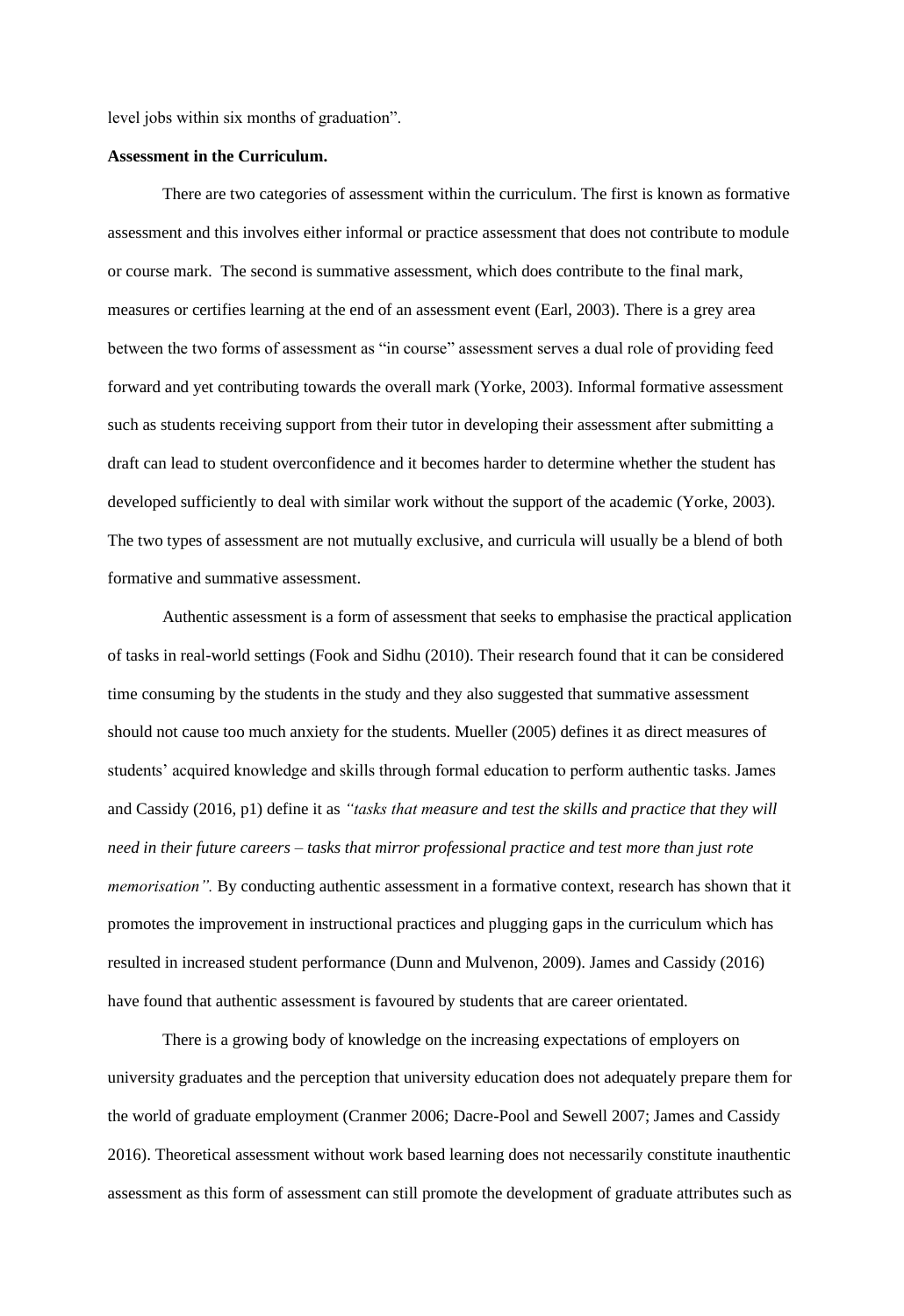critical thinking skills and academic excellence. Notwithstanding, HEIs should not simply assume that the curriculum will automatically prepare graduates for the world of work. Jackson (2015) believes that HEIs could do more and recommends greater participation in work based learning. MacLean (2016) highlights additional concerns by academics of both formative and authentic assessment with respect to an increased workload. To overcome this perception, it may require more innovative approaches in the curriculum in order to apply authentic assessment as it is recognised that the increasing pressures on academics mean that they are called upon to do more with less time (Boud & Molloy, 2013). Nevertheless, MacLean's findings reveal that the increased workload can be offset by the increased personal reward from the high quality work that students have produced which inspires them to continue with their approach.

#### **The Rationale for Authentic Assessment in the Curriculum**

As UK students face tuition fees of up to £27k plus additional living expenses, prospective students are beginning to look at alternative routes to securing a successful career. Major employers now offer a dual college leaver and graduate leaver programme. Both routes can end up on the same career trajectory, but one will have an accelerated path. This could mean that 18 year olds may choose the college leaver route offered by organisations instead of attending university (Top Employers for School and College Leavers, 2017). This recent development is potentially troubling for universities as it could provide an existential crisis for some universities if their perceived role is to equip their graduates with high paying employment opportunities. To compound this problem, recent legislative changes in April 2017 have resulted in the Apprenticeship Levy which means that organisations with a greater than £3m per annum wage bill may have to forfeit 0.5% of their turnover if they do not provide apprenticeships for their workforce (Apprenticeship levy, 2017). This change in legislation has provided opportunities and threats in the higher education market place and some universities are now beginning to offer Degree Apprenticeships following their introduction in 2015 (Degree Apprenticeships, 2015).

## **Perceived Grade Inflation**

In recent years there have been calls for universities to reform degree classifications as it masks considerable variation in attainment. This has been identified in the UK press where the former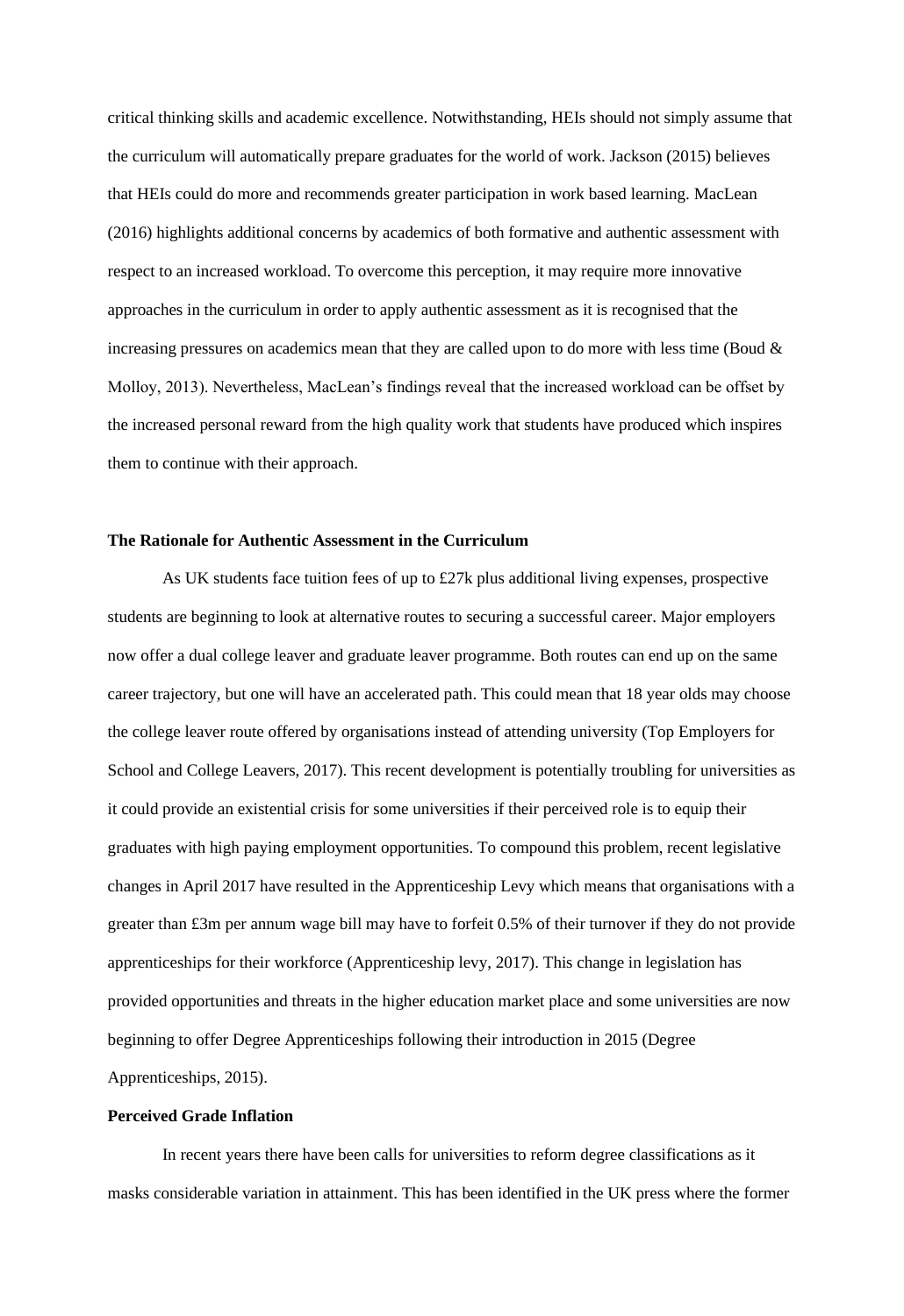University Minister of the UK Government has argued that there has been a 23% percentage point spike in 2:1 classified degrees in the last two decades and he believes this allows some students to coast and still attain the grade (Weale, 2015). This view is supported by Bachan (2015) who concurs that grade inflation has been on the increase since the mid 2000's. The issue of grade inflation is not new and was first discussed in the academic literature more than thirty years ago (Kolevzon, 1981). Stroebe (2016, p 813) argued that "using teaching evaluations for important decisions such as salary increases (for academics), tenure decisions, promotions, or the appointment of new faculty members is a contributing factor of grade inflation". Another study by Chen, Wang & Yang (2017) in South East Asia supported the tendency to raise grades to secure higher teaching evaluation scores. Nevertheless, they add that teachers may still receive unfavourable scores even with grade inflation and that students' feedback will also be influenced by what the students apparently value such as teacher personalities, the extent of effort that students have had to invest into the module and their preferred teaching methods. There is a counterargument that grade inflation is the product of more efficient and effective teaching strategies in higher education. However, the research by Bachan (2015) acknowledges that employers concerns about the UK degree classifications may not be misplaced.

The justification for not specifying degree classifications for employers is a sensitive area and therefore employers may not attribute their rationale to perceived grade inflation and instead cite the more politically acceptable reason of widening opportunity and social mobility (Social Mobility, 2017) which projects an image of good corporate social responsibility. An alternative selection process entails graduate candidates completing a rigorous psychometric test in lieu of a specified degree classification. Research has shown that recruiters use psychometric testing extensively with 80% of US Fortune 500 organisations and 75% of UK Times 100 employers using psychometric testing to filter out unsuitable candidates (Pychometric-Success.com, 2019).

## **University League Tables**

Over the last three decades university league tables have become an increasing part of working life within the curriculum. Rankings have provided an opportunity for comparison of HEIs and schools via a number of metrics which can affect the reputation of a HEI and its influence and the ability to attract funding (Pusser and Marginson, 2013). This tends to lead to a degree of homogeneity or isomorphism (DiMaggio and Powell, 1983), i.e. the tendency for HEIs to normalise and become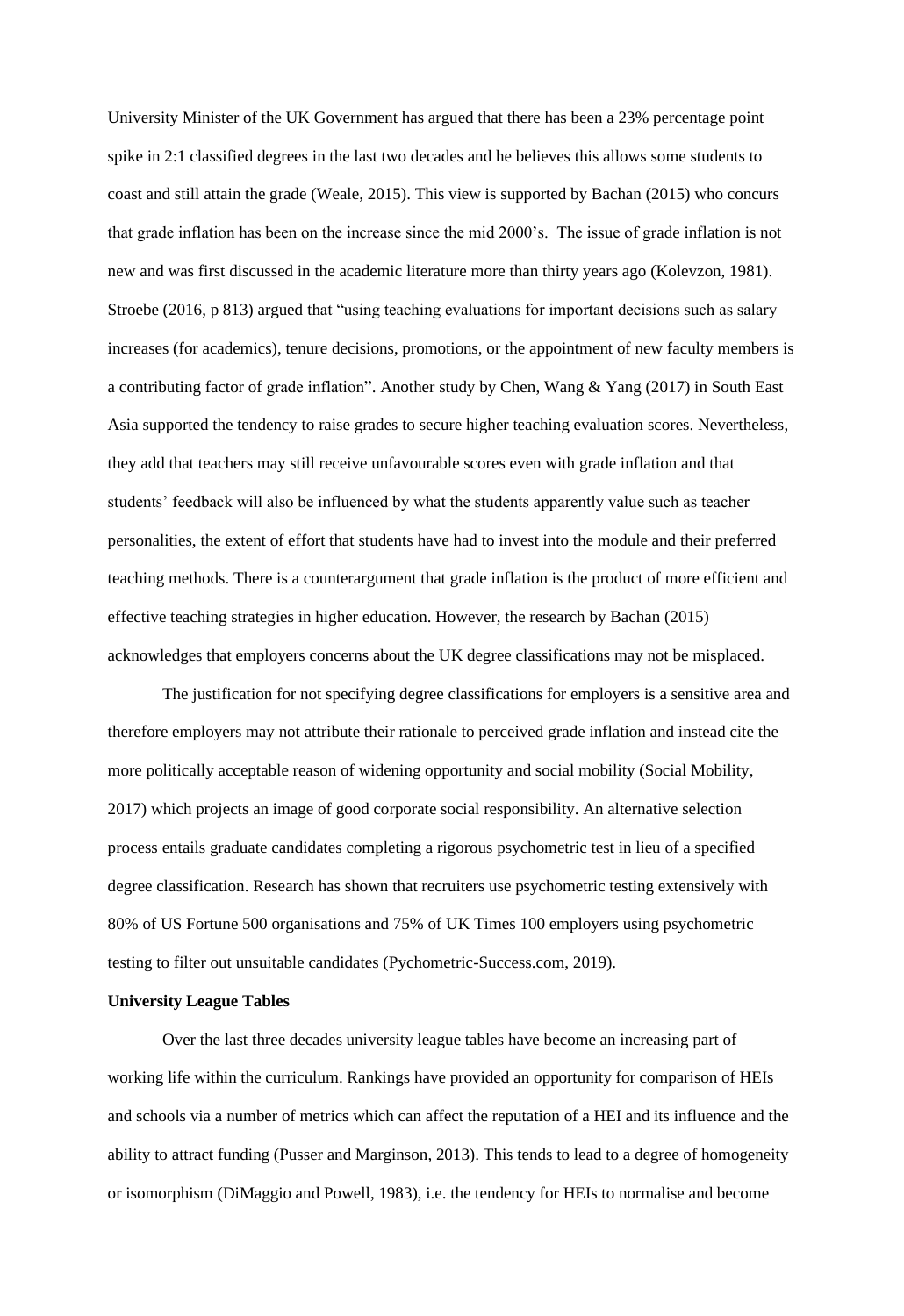similar. Some universities focus their efforts predominantly on the domestic league tables while the more research-intensive universities focus on the global rankings. The UK league tables tend to lend more weight to student evaluation which is collected annually via the NSS (National Student Survey, 2016) and the domestic league tables feature this metric in their league table calculator (Gibbons, Neumayer & Perkins, 2015). With the increased emphasis on graduate employability, a report into graduate employability published by The Economist in August 2017 (Economist, 2017) devised a measure of teaching impact by looking at graduate earnings. The article concluded with a league table which measures graduate earning potential that can be filtered by HEI and provides further granularity by subject area. This report also factored in geographical differences and prior educational achievement to increase the validity of its findings. More recently graduate employability is also reported in salary data based on five year longitudinal educational outcome (LEO) data drawn from payroll records from Her Majesty's Revenue and Customs (Graduate Outcomes, 2018).

## **The Millennial and Generation Z Factor**

The rise of student power has intensified as the Millennial generation of students graduating after 2000 (Maxwell and Broadbridge, 2016) and Generation Z students born after 2000 (Ozkan and Solmaz, 2015). The Millennials and Generation Z have different traits and behaviours to past generations. Their traits include being technologically savvy, possessing the ability to multi task and tending to be more career agile i.e. they change jobs more frequently (Ng, Schweitzer & Lyons, 2010). They also require more support through regular "check ins" with their line managers. This generation has received a lot of positive affirmation and protection from their parents and this has led to the charge that it has resulted in extended adolescence which means that their emotional intelligence may be less developed than what employers' desire. Further research has also highlighted that this generation has a high level of self-entitlement and narcissism (Twenge and Foster, 2010) with the power to influence university league table position via the NSS survey, HEIs understandably go to great lengths to accommodate the student community. Unfortunately, there is a perception that this has spilled over to assessment and grade average. A lower mean grade average may lead to lower scores in student evaluation and there has been academic research to support the accusation of grade inflation within HEIs (Stroebe, 2016)

According to research by CBI/Pearson (Telegraph, 2017) a third of employers surveyed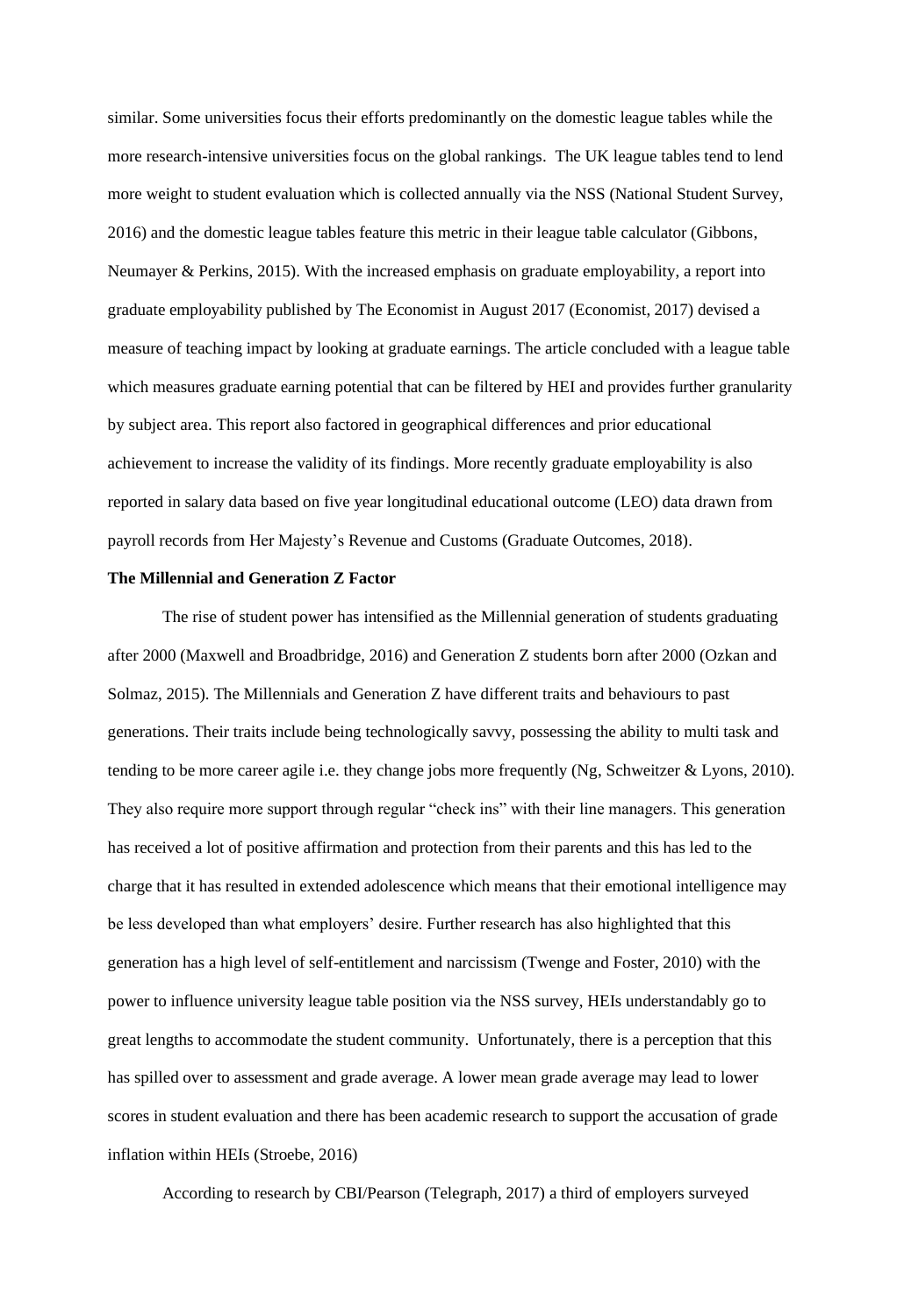identified graduates from this generation lacking self-management and resilience. As this graduating generation are now entering the workplace in greater numbers, there has been the emergence of a two tier recruiting strategy of university graduates and school and college leavers. This potentially spells danger for weaker students within the HEIs as they may be competing with their peers as well as with applicants from the previous cohort year that were unable to find a job. Research by Maxwell and Broadbridge (2016) into Generation Y behaviours recommended that HEIs could do more to promote work based learning to manage the expectations of the students and to bridge the gap between the expectations of employers.

## **CONCLUSION**

Authentic assessment entails setting assessment tasks that "mirror professional practice and test more than just rote memorisation" (James and Cassidy, 2016, p1). The author believes it should be an important component of the curriculum of HEI degrees because of several major pervading trends influencing employability and full time degree programmes. Those trends include: the perception of grade inflation (Bachan, 2015) within higher education which is arguably motivating calls to abandon the degree classification as a recruitment criterion in favour of psychometric testing. The second trend is the emergence of a school/college leaver route adopted by major employers where 18 year old entrants join the organisation and work their way up the promotional ladder without the need for a degree (Top Employers for School and College Leavers, 2017). Finally, apprenticeship degrees also offer to students an opportunity to study for a degree while in work. The opportunity to "earn while you learn" will be a compelling offer for some students and HEIs that either ignore this threat or do not offer such degrees could be in a vulnerable position. The author believes that embedding authentic assessment within the curriculum offers HEIs the ability to respond to the potential environmental threats.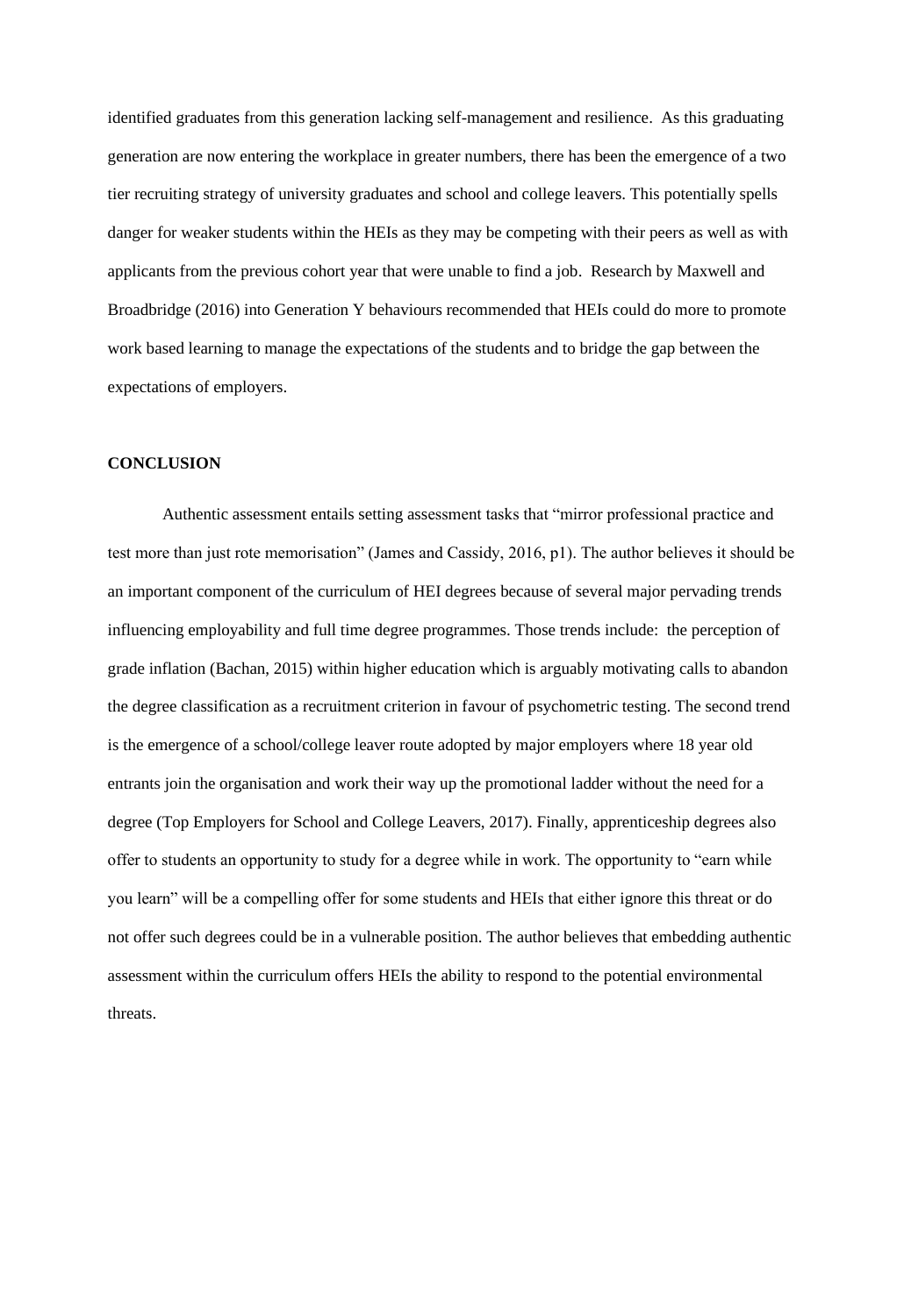#### **References**

Apprenticeship Levy (2017), Available from:

[https://www.gov.uk/government/publications/apprenticeship-levy-how-it-will-work/apprenticeship](https://www.gov.uk/government/publications/apprenticeship-levy-how-it-will-work/apprenticeship-levy-how-it-will-work#pay-apprenticeship-levy)[levy-how-it-will-work#pay-apprenticeship-levy](https://www.gov.uk/government/publications/apprenticeship-levy-how-it-will-work/apprenticeship-levy-how-it-will-work#pay-apprenticeship-levy) Accessed on 30<sup>th</sup> May 2017.

Bachan, R. (2015). Grade inflation in UK higher education. *Studies in Higher Education*, 1-21.

Barrie, S. C. (2007). A conceptual framework for the teaching and learning of generic graduate attributes. *Studies in higher education*, *32*(4), 439-458.

Boud, D., & Molloy, E. (2013). Rethinking models of feedback for learning: The challenge of design. Assessment & Evaluation in Higher Education, 38(6), 698-712. doi:10.1080/02602938.2012.691462. Chen, C. Y., Wang, S. Y., & Yang, Y. F. (2017). A Study of the Correlation of the Improvement of

Teaching Evaluation Scores Based on Student Performance Grades. *International Journal of Higher Education*, *6*(2), 162.

Cranmer, S. (2006). Enhancing graduate employability: best intentions and mixed outcomes. *Studies in Higher Education*, *31*(2), 169-184.

Dacre-Pool, L., & Sewell, P. (2007). The key to employability: developing a practical model of graduate employability. *Education+ Training*, *49*(4), 277-289.

Degree Apprenticeships (2015) Available from: [https://www.gov.uk/government/news/government](https://www.gov.uk/government/news/government-rolls-out-flagship-degree-apprenticeships)[rolls-out-flagship-degree-apprenticeships](https://www.gov.uk/government/news/government-rolls-out-flagship-degree-apprenticeships) Accessed on 30<sup>th</sup> May 2017.

DiMaggio, P. J., & Powell, W. W. (1983). The iron cage revisited: institutional isomorphism and collective rationality in organizational fields. American Sociological Review, 48(2), 147–160.

Dunn, K. E., & Mulvenon, S. W. (2009). A critical review of research on formative assessment: The limited scientific evidence of the impact of formative assessment in education. *Practical Assessment, Research & Evaluation*, *14*(7), 1-11.

Economist (2017) Which Universities do most to boost graduate salaries. Available from: [https://www.economist.com/news/britain/21726100-our-new-guide-answers-which-british](https://www.economist.com/news/britain/21726100-our-new-guide-answers-which-british-universities-do-most-boost-graduate-salaries)[universities-do-most-boost-graduate-salaries](https://www.economist.com/news/britain/21726100-our-new-guide-answers-which-british-universities-do-most-boost-graduate-salaries) Accessed on 23rd August 2017.

Earl, L. (2003). Assessment as learning: Using classroom assessment to maximize student learning. Thousand Oaks: Corwin Press.

Fook, C. Y., & Sidhu, G. K. (2010). Authentic assessment and pedagogical strategies in higher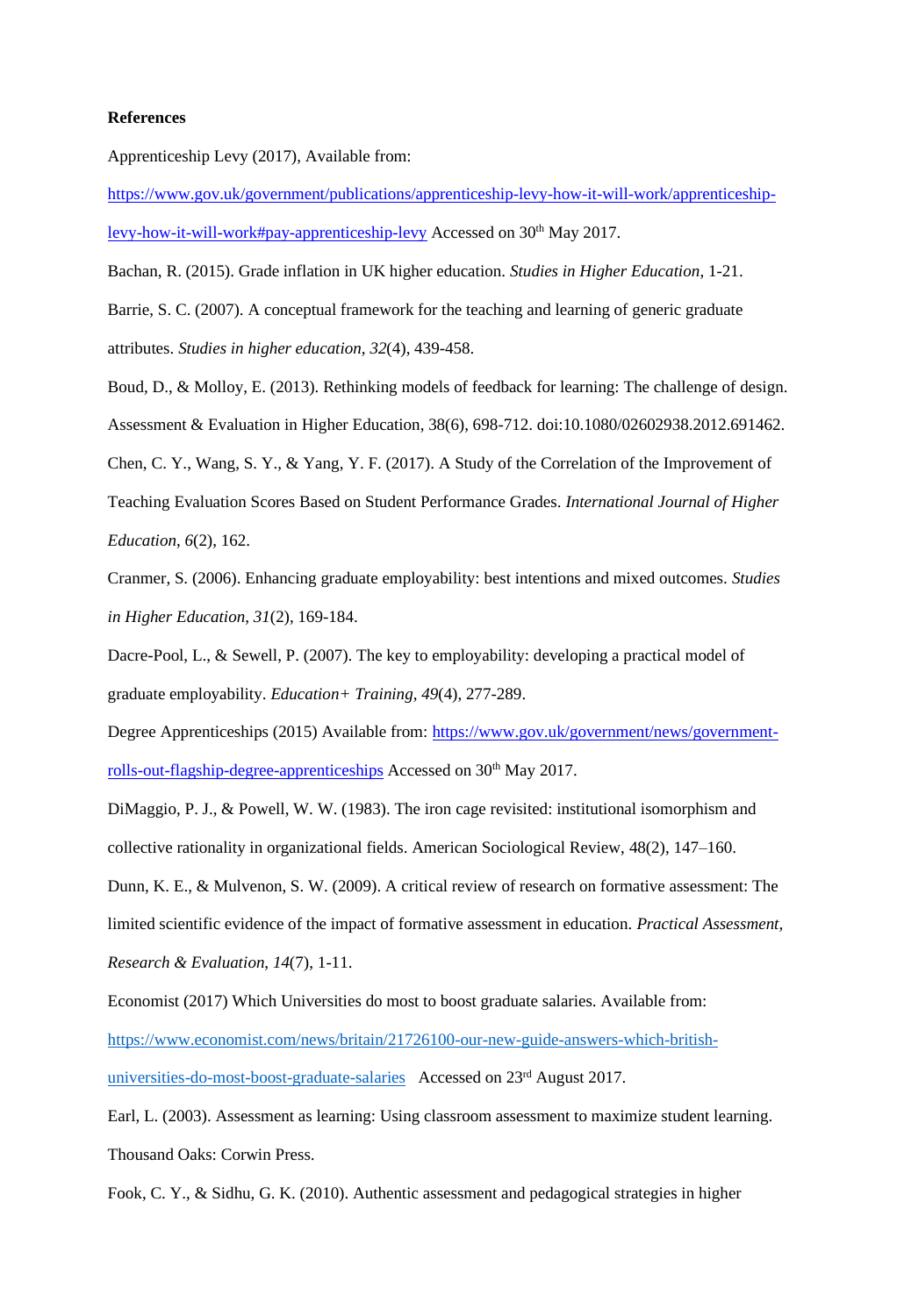education. *Journal of Social Sciences*, *6*(2), 153-161.

Gibbons, S., Neumayer, E., & Perkins, R. (2015). Student satisfaction, league tables and university

applications: evidence from Britain. *Economics of Education Review*, *48*, 148-164.

Graduate Outcomes (2018) Graduate Outcomes (LEO) Available from:

<https://www.gov.uk/government/statistics/graduate-outcomes-2015-to-2016> Accessed 20th June 2019

Higher Education White Paper (2016) Success as a Knowledge Economy. Available from:

[https://www.gov.uk/government/uploads/system/uploads/attachment\\_data/file/523546/bis-16-265](https://www.gov.uk/government/uploads/system/uploads/attachment_data/file/523546/bis-16-265-success-as-a-knowledge-economy-web.pdf) [success-as-a-knowledge-economy-web.pdf](https://www.gov.uk/government/uploads/system/uploads/attachment_data/file/523546/bis-16-265-success-as-a-knowledge-economy-web.pdf) Accessed on: 26th February 2017

Hinchliffe, G. W., & Jolly, A. (2011). Graduate identity and employability. *British Educational Research Journal*, *37*(4), 563-584.

Jackson, D. (2015). Employability skill development in work-integrated learning: Barriers and best practice. *Studies in Higher Education*, *40*(2), 350-367.

James, L. T., & Cassidy, R. (2016). Authentic assessment in business education: its effects on student satisfaction and promoting behaviour. *Studies in Higher Education*, 1-15.

Knight, P., & Yorke, M. (2004). *Learning, curriculum and employability in higher education*. Psychology Press.

Kolevzon, M. S. (1981). Grade inflation in higher education: A comparative study. Research in Higher Education, 15, 195-212.

Maxwell, G. A., & Broadbridge, A. M. (2016). Generation Ys' employment expectations: UK undergraduates' opinions on enjoyment, opportunity and progression. *Studies in Higher Education*, 1- 17.

McLean, H. (2016). *What matters in assessment: Insights from the experiences of academics and students of assessment that supports learning in higher education* (Doctoral dissertation, RMIT University). (Unpublished)

Mueller, J. (2005). The authentic assessment toolbox: enhancing student learning through online faculty development. *Journal of Online Learning and Teaching*, *1*(1), 1-7.

National Student Survey (2016) National Student Survey Results Available from:

[https://www.timeshighereducation.com/student/news/national-student-survey-2016-overall-](https://www.timeshighereducation.com/student/news/national-student-survey-2016-overall-satisfaction-results)

[satisfaction-results](https://www.timeshighereducation.com/student/news/national-student-survey-2016-overall-satisfaction-results) Accessed on the 28th February 2017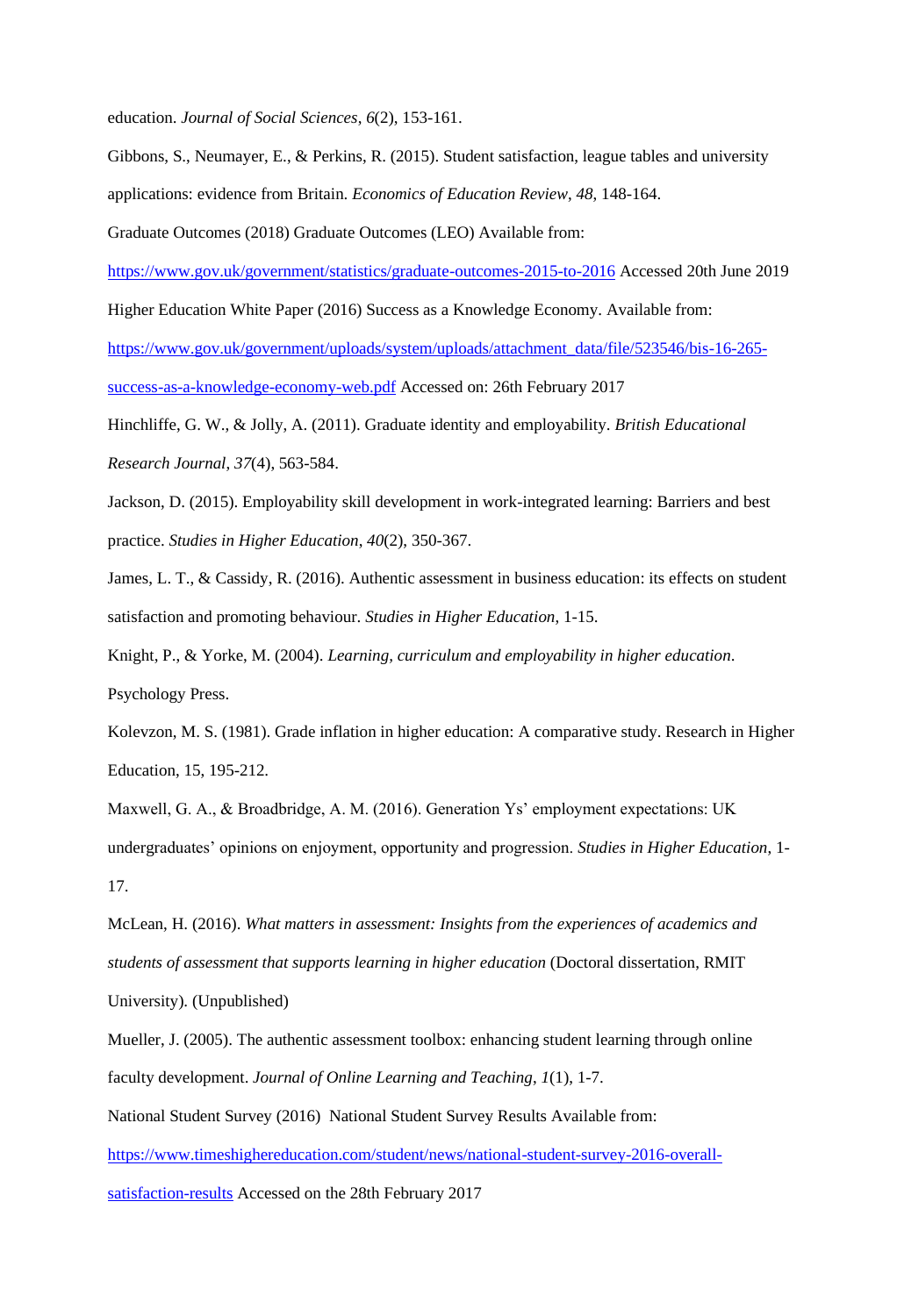Ng, E. S., Schweitzer, L., & Lyons, S. T. (2010). New generation, great expectations: A field study of the millennial generation. *Journal of Business and Psychology*, *25*(2), 281-292.

Ozkan, M., & Solmaz, B. (2015). The changing face of the employees–generation Z and their perceptions of work (a study applied to university students). *Procedia Economics and Finance*, *26*, 476-483.

Psychometric-Success.com (2019) Available from: [http://www.psychometric-](http://www.psychometric-success.com/psychometric-tests/psychometric-tests-introduction.htm)

[success.com/psychometric-tests/psychometric-tests-introduction.htm](http://www.psychometric-success.com/psychometric-tests/psychometric-tests-introduction.htm) Accessed on 30<sup>th</sup> May 2019

Pusser, B., & Marginson, S. (2013). University rankings in critical perspective. *The Journal of Higher Education*, *84*(4), 544-568.

Social Mobility (2017) State of the Nation Report on Social Mobility in Great Britain. Available from: [https://www.gov.uk/government/news/state-of-the-nation-report-on-social-mobility-in-great](https://www.gov.uk/government/news/state-of-the-nation-report-on-social-mobility-in-great-britain)[britain](https://www.gov.uk/government/news/state-of-the-nation-report-on-social-mobility-in-great-britain) Accessed on 19th April 2016

Stroebe, W. (2016). Why Good Teaching Evaluations May Reward Bad Teaching: On Grade Inflation and Other Unintended Consequences of Student Evaluations. *Perspectives on Psychological Science*, *11*(6), 800-816.

Telegraph (2017) A third of employers unhappy with graduates attitude to work. Available from:

<http://www.telegraph.co.uk/education/2017/07/11/third-employers-unhappy-graduates-attitude-work/> Accessed on the 29<sup>th</sup> August 2017.

TEF (2017) Teaching Excellence Framework (TEF) Results 2017. Available from:

<https://www.timeshighereducation.com/news/teaching-excellence-framework-tef-results-2017>

Accessed on 10th August 2017.

Top Employers for School and College Leavers (2017) Available from:

<https://www.allaboutschoolleavers.co.uk/employer-rankings> Accessed: 25th February 2017

Twenge, J. M., & Foster, J. D. (2010). Birth cohort increases in narcissistic personality traits among American college students, 1982–2009. *Social Psychological and Personality Science*, *1*(1), 99-106.. UCAS (2017) Degree Apprenticeships. Available from:

<https://www.ucas.com/ucas/undergraduate/getting-started/apprenticeships-uk/degree-apprenticeships>

Accessed on the 12th July 2017.

Weale, S. Degree classifications must change to stop students from "coasting", says minister.(2015)